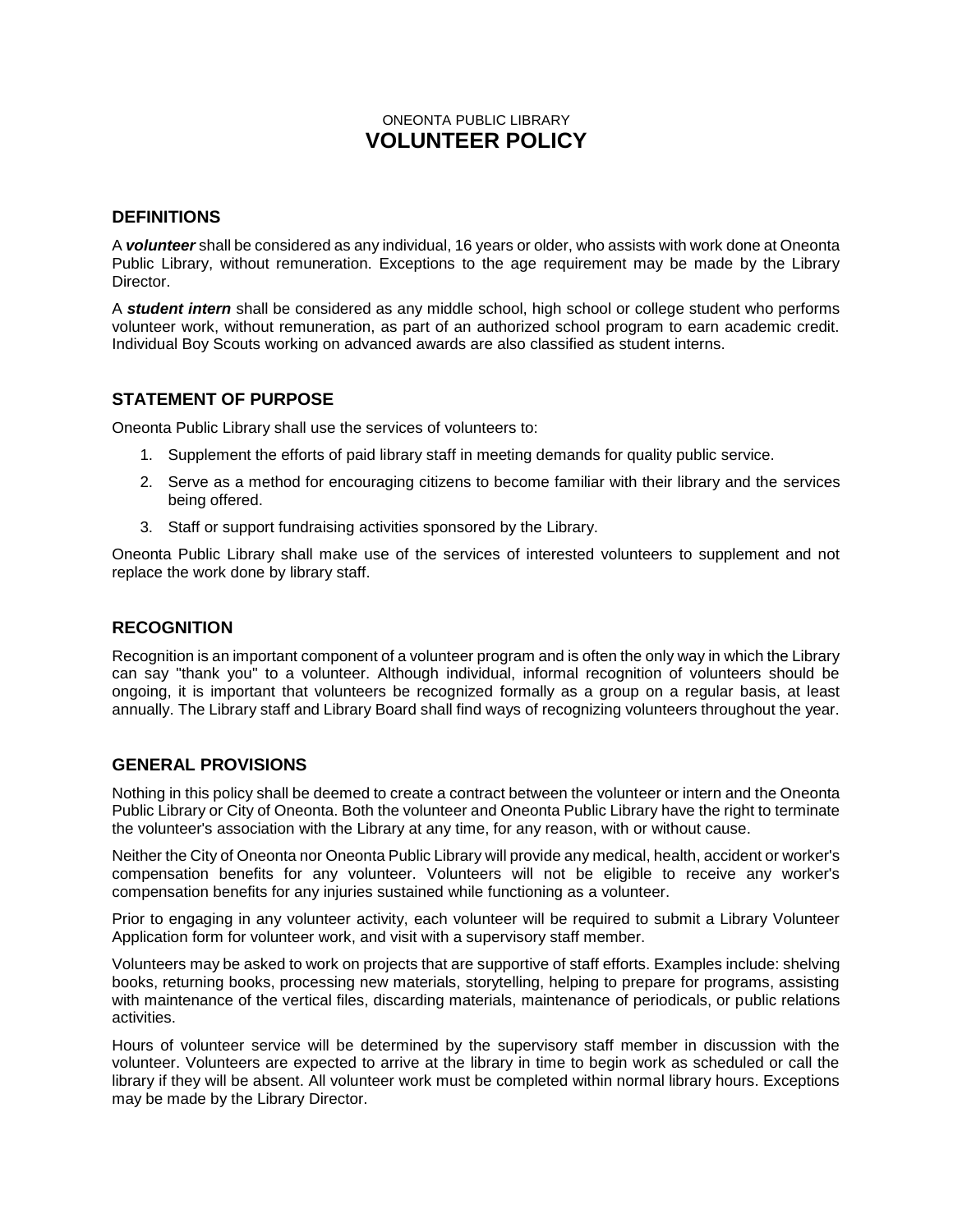## **RECRUITMENT AND SUPERVISION OF VOLUNTEERS**

Volunteers will be sought through a variety of methods (newspaper announcement, in-library publicity, requests through volunteer coordination organizations), to meet specific as well as general project needs. Recruitment shall be the responsibility of the Library Director.

Volunteers will work directly with library staff members to receive training and complete projects. All volunteers will be assigned one primary staff member to guide them in their work; however, staff members may offer guidance to any of the volunteers.

When appropriate and affordable, the Library may fund the cost of training for volunteers who have made a long-term commitment to the Library. Examples of appropriate training classes are: book mending classes at APLS. There will be no formal evaluation process for volunteers.

## **RECRUITMENT AND SUPERVISION OF STUDENT INTERNS**

Student interns will be sought by the Library through educational contacts in area schools and colleges. A job description will be tailored for each school program that may offer student interns. The job description must stress the value of the project for both student and Library. A representative of the school or college will usually be involved in developing the job description and outline of the project.

The professional staff member who shapes an individual project will be responsible for the training and supervision of the student intern. Interns can be very valuable to the Library, but the Library must also offer a genuine educational opportunity. Because much staff time will be required, each project must be carefully planned and approved by the Library Director before the intern is accepted. Participation in student internship programs shall be considered a privilege which may be revoked at any time by Oneonta Public Library or the student intern. All schedules will be worked out between the student intern and the supervising librarian and should not conflict with school schedules.

A method and schedule for evaluation will be agreed upon between the supervising librarian and the school or college representative before the student intern is accepted. The supervising librarian will follow this schedule and report student progress to the representative.

# **VOLUNTEER GUIDELINES**

The following guidelines have been established to provide consistent information to volunteers and to assure that volunteers fully understand the commitment they are making:

- **1.** A volunteer represents the Library to the community while actively serving as a volunteer.
- **2.** A volunteer is expected to follow approved policies and procedures of the Library during the time of volunteering within library buildings and at library events elsewhere.
- **3.** A volunteer is oriented, trained, and supervised on a continual basis concerning those policies and procedures necessary for the activities carried out.
- **4.** Of special importance in carrying out volunteer activities is the Library Bill of Rights, adopted by the Oneonta Public Library Board of Trustees. Under the Library Bill of Rights, the Library must protect the confidentiality of each library user, and assure equal access and the freedom to read and inquire of each user regardless of ager, religion, race national origin, background, and views. In carrying out the requirements of the Library Bill of Rights, volunteers actively working in the Library may not express their religious, political, social or other personal views to members of the public. They must protect the confidentiality of each library user. Violation of these special trusts, policies, or procedures is reason to discontinue volunteer services.
- **5.** In light of the time and expense involved in training and supervising volunteers, the Library may decide to discontinue or change a volunteer's service assignment, which it determines is not beneficial.